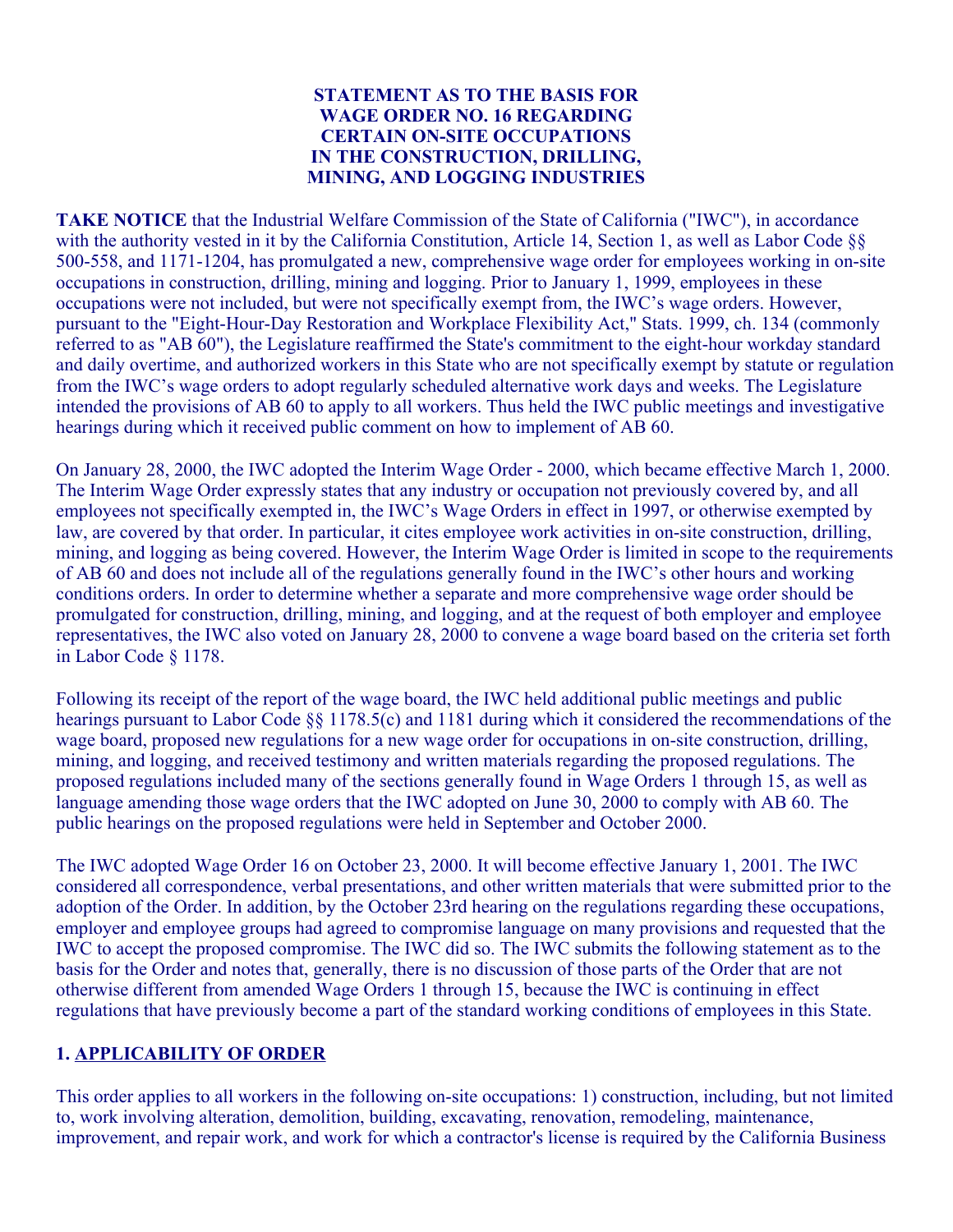and Professions Code Division 3, Chapter 9, §§ 7025 et seq.; 2) mining (other than those employees covered by Labor Code § 750 et seq.), including all work required to mine and/or establish pits, quarries, and surface or underground mines for the purposes of exploration, or extraction of nonmetallic minerals and ores, coal, and building materials such as stone and gravel; 3) drilling, including but not limited to, all work required to drill, establish, repair, and rework wells for the exploration or extraction of oil, gas, or water resources; and 4) logging work for which a timber operator's license is required pursuant to California Public Resources Code §§ 4571 through 4586, whether said workers are paid on a time, piece rate, commission, or other basis. The IWC notes that this Order is intended to cover construction workers regardless of whether or not their employers are required to possess a contractor's license. The IWC further notes that section of 3 of this Order does not apply to those mining employees subject to Labor Code § 750, which regulates the hours and working conditions of employees working in underground mines, smelters, and plants for the extraction and reduction or refining of metals and metallic ores. In addition, this Order supersedes any industry or occupational order for those employees employed in occupations covered by this Order.

Generally, the Order provides, in part, that employees employed in administrative, executive, and professional capacities are exempt from Sections 3 through 12. According to the provisions of Labor Code § 515, the criteria that must be satisfied in order to obtain an exemption from overtime pay requirements based on the fact that an individual is an administrative, executive, or professional employee, are that the particular employee must be primarily engaged in duties which meet the test for the exemption, and earn a monthly salary of no less than two times the state minimum wage for full time employment. Labor Code § 515(e) defines "primarily" as "more than one-half of an employee's work time," and § 515(c) defines "full-time employment" as 40 hours per week.

Thus the Legislature has codified the longstanding IWC regulatory requirement that an employee must spend more than 50% of his or her work time engaged in exempt activity in order to be exempt from receiving overtime pay. The IWC notes that this California "quantitative test" continues to be different from and more protective of employees than, the federal "qualitative" or "primary duty" test. Unlike the California standard, federal law allows an employee that is found to have the "primary duty" of an administrator, executive, or professional to be exempt from overtime pay even though that employee spends most of his or her work time doing nonexempt work. Under California law, one must look to the actual tasks performed by an employee in order to determine whether that employee is exempt. In addition, the statutory threshold for monthly employee remuneration has substantially increased from the amounts set forth in prior IWC wage orders, and that remuneration must be received in the form of a salary.

While the IWC was pursuing the usual statutory course for promulgating regulations with regard to the employees covered by this Order, it was also on a fast track for meeting the requirements of AB 60, including making a determination of the duties which meet the test of the administrative, executive, and professional exemption. In accordance with the mandate of Labor Code § 515(a) and the expedited promulgation process authorized by § 517, the IWC conducted a review of duties. The IWC held public meetings and hearings, and received verbal and written public comment in the form of testimony, correspondence, and legal argument regarding various proposals for exempt duties. The bulk of the information came from employers and employees involved in retail, restaurant, and fast food service businesses, as well as representatives of these groups. The IWC also received substantial comment from the legal community. The chief concern of all of these groups related to the distinction between executive managerial employees and nonexempt employees. Employees stated that it was common to have the title of a manager and not be paid overtime, yet perform many of the same tasks as other nonexempt employees during most of the workday. Many employers asked for specific action by the IWC, including the classification of work in settings, such as retail stores, where managers may spend a significant amount of time on the retail floor in the course of managing the operation and directing and supervising the staff. They argued that an employee should not lose his or her exempt manager status merely because he or she sometimes may have to chip in and perform nonexempt work. Attorneys representing employers argued that California should move toward the federal regulatory standards. Other attorneys representing employees reminded the IWC that use of federal regulations might conflict with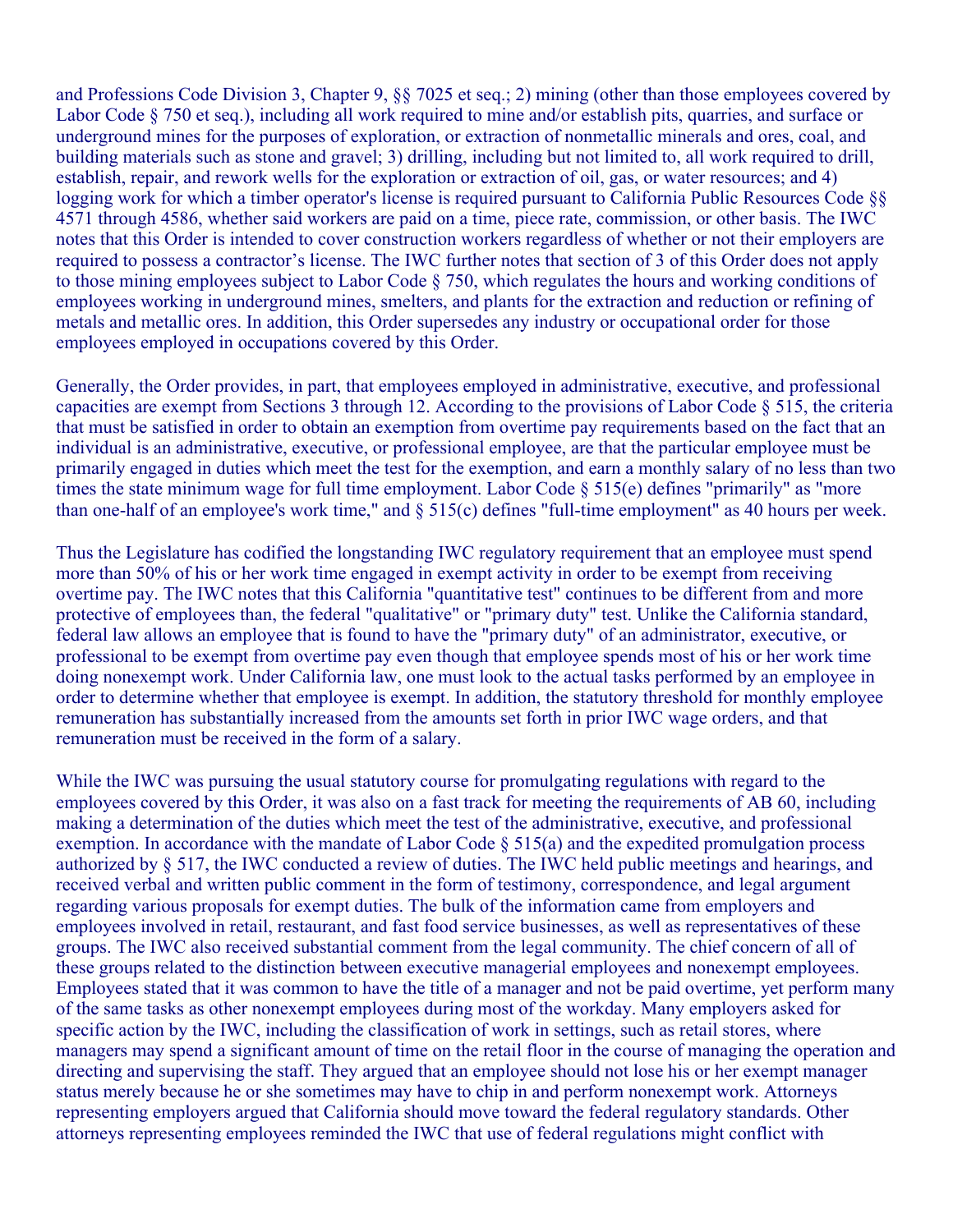California's more protective statutory requirement that, in order to be exempt, employees must be "primarily engaged" in exempt work. The IWC determined that the way to harmonize these various and competing concerns was to focus on identifying the federal regulations that could be used to describe managerial duties within the meaning of California law. The purpose of identifying and referring to such regulations is to more clearly delineate managerial duties that meet the test of the exemption and to promote consistent enforcement practices.

After digesting all the information received in its review, the IWC chose to adopt regulations that substantially conform to current guidelines in the enforcement of IWC orders, whereby certain Fair Labor Standards Act regulations (Title 29 C.F.R. Part 541) have been used, or where they have been adapted to eliminate provisions that are inconsistent with the more protective provisions of California law. The IWC intends the regulations in its orders to provide clarity regarding the federal regulations that can be used describe the duties that meet the test of the exemption under California law, as well as to promote uniformity of enforcement. The IWC deems only those federal regulations specifically cited in this Order, and in effect at the time of its promulgation, to apply in defining exempt duties under California law.

Executive Exemption. The IWC derived the duties which meet the test for the executive exemption from language in the federal regulation 29 C.F.R. § 541.1(a)-(c), with one important exception. The reference in 29 C.F.R. § 541.1(a) to the phrase "primary duty" is omitted because, as discussed above, that phrase refers to a federal test that provides less protection to employees. Subsection A (3) refers to the federal regulations, 29 C.F.R. §§ 541.102, 541.104-541.106, 541.108, 541.109, 541.111, 541.115, and 541.116, that may be used to describe exempt duties under California law. Included in these regulations is one that describes work that is "directly and closely related" to exempt work. (29 C.F.R. § 541.108.) For example, time spent by a manager using a computer to prepare a management report should be classified as exempt time where use of the computer is a means for carrying out the exempt task.

California Supreme Court offered the following advice: The IWC relies on the California Supreme Court's decision in *Ramirez v. Yosemite Water Co.* (1999) 20 Cal.4th 785, 801-802, for determining whether an employee is primarily engaged in exempt duties. Although that case involved the exemption for outside salespersons, the determination of whether an employee is an outside salesperson is also quantitative: the employee must regularly spend more than half of his or her working time engaged in sales activities outside the workplace. In remanding the case back to the Court of Appeal, the

> "Having recognized California's distinctive quantitative approach to determining which employees are outside salespersons, we must then address an issue implicitly raised by the parties that caused some confusion in the trial court and the Court of Appeal: Is the number of hours worked in salesrelated activities to be determined by the number of hours that the employer, according to its job description or its estimate, claims the employee should be working in sales, or should it be determined by the actual average hours the employee spent on sales activity? The logic inherent in the IWC's quantitative definition of outside salesperson dictates that neither alternative would be wholly satisfactory. On the one hand, if hours worked on sales were determined through an employer's job description, then the employer could make an employee exempt from overtime laws solely by fashioning an idealized job description that had little basis in reality. On the other hand, an employee who is supposed to be engaged in sales activities during most of his working hours and falls below the 50 percent mark due to his own substandard performance should not thereby be able to evade a valid exemption. A trial court, in determining whether the employee is an outside salesperson, must steer clear of these two pitfalls by inquiring into the realistic requirements of the job. In so doing, the court should consider, first and foremost, how the employee actually spends his or her time. But the trial court should also consider whether the employee's practice diverges from the employer's realistic expectations, whether there was any concrete expression of employer displeasure over an employee's substandard performance, and whether these expressions were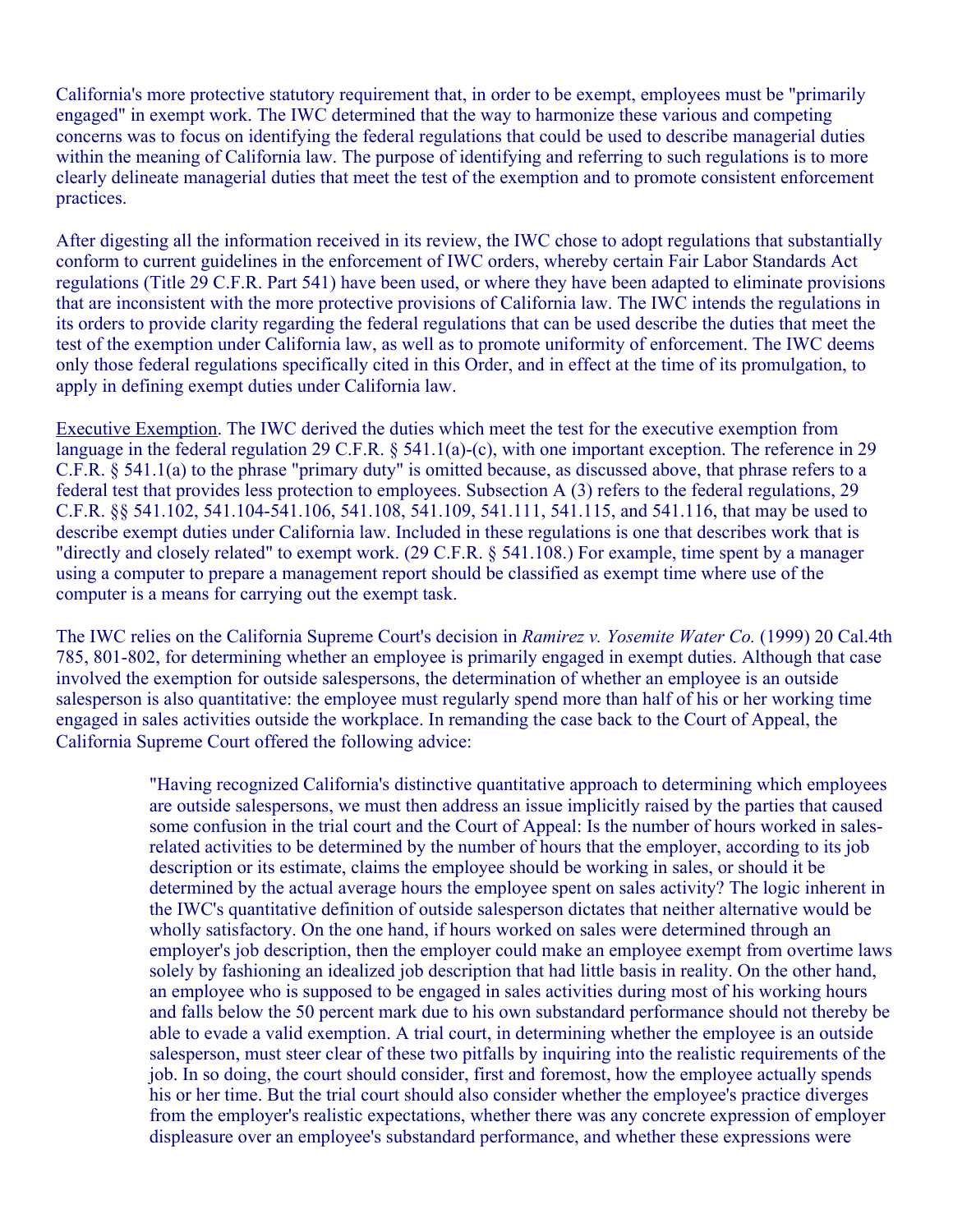themselves realistic given the actual overall requirements of the job."

The IWC does not intend to modify or limit the California Supreme Court's statements or its decision.

Administrative Exemption. The IWC similarly derived the duties that meet the test for the administrative exemption from language in the federal regulation 29 C.F.R. § 541.2(a)-(c), with the exception of the "primary duty" phrase. Title 29 C.F.R. § 541.2(a)(2), refers to school administration, but the IWC does not intend to establish a different test with regard to school administration, or to affect the professional exemption as it relates to teachers, or to otherwise change existing law. Subsection 1(A) sets forth the California "primarily engaged" requirement. Subsection 1(A)(3) also sets forth the federal regulations, 29 C.F.R. §§ 541.201, 541.205, 541.208, and 541.210, that may be used to describe exempt duties under State law. These regulations include types of administrative employees and categories of administrative work. The IWC again relies on the California Supreme Court's decision in *Ramirez v. Yosemite Water Co.* (1999) 20 Cal.4th at 801-802, quoted above, for determining whether an employee is primarily engaged in exempt duties. In citing that language, the IWC intends to provide some guidance in the enforcement of its regulations, and does not intend to modify or limit the California Supreme Court's statements or its decision.

Professional Exemption. The IWC developed the duties that meet the test for the professional exemption from the list of recognized professions contained in prior wage orders as well as from Labor Code §§ 515(f) and 1186. The recognized professions are law, medicine, dentistry, optometry, architecture, engineering, accounting, and teaching. Although registered nurses and pharmacists were previously included in the list of recognized professionals, they are prevented by statute by statute from being considered to be exempt as professionals. Teaching continues to require a certificate from the Commission for Teacher Preparation and Licensing, or teaching in an accredited college or university, to be eligible for the professional exemption.

The new regulations in this section of the IWC's wage orders regarding the administrative, executive, and professional exemption are consistent with existing law and enforcement practices.

This section further provides that outside salespersons are exempt from the provisions of the IWC's wage orders. Pursuant to the requirements of Labor Code § 517(d), the IWC conducted a review of the wages, hours, and working conditions of outside salespersons and received testimony and correspondence on these matters. Some witnesses urged the IWC adopt a more expansive definition of an outside salesperson. Others asked the IWC to define more clearly those activities that are not "sales related." After considering proposals by both employers and employees, the IWC determined that it would not change its longstanding definition of "outside salesperson." (See *Ramirez v. Yosemite Water Co.*, 20 Cal.4th 785.) However, pursuant to a two-thirds (2/3) vote of the wage board, the IWC adopted a definition of "outside salesperson" for Order 16 which further narrowed the exemption to explicitly exclude any employee who makes deliveries or service calls for the purpose of installing, replacing, repairing, removing, or servicing a product. The IWC notes that this exception is to be construed narrowly, as a determination that an employee is an outside salesperson deprives that employee of the protections of the wage orders and many other provisions of the Labor Code.

Consistent with the IWC's other wage orders, the provisions of this Order do not apply to any individual who is the parent, spouse, child, or legally adopted child of the employer.

A recent legislative enactment provides an exemption from the provisions of this Order to any individual participating in a National Service Program, such as AmeriCorps, NCCC, and Senior Corps, that carry out services with the assistance of grants from the Corporation for National and Community Service within the meaning of Title 42, United States Code, § 12571. (See Stats. 2000, ch. 365, amending Labor Code § 1171.)

The IWC received no compelling evidence to warrant including any other provisions to this section at this time.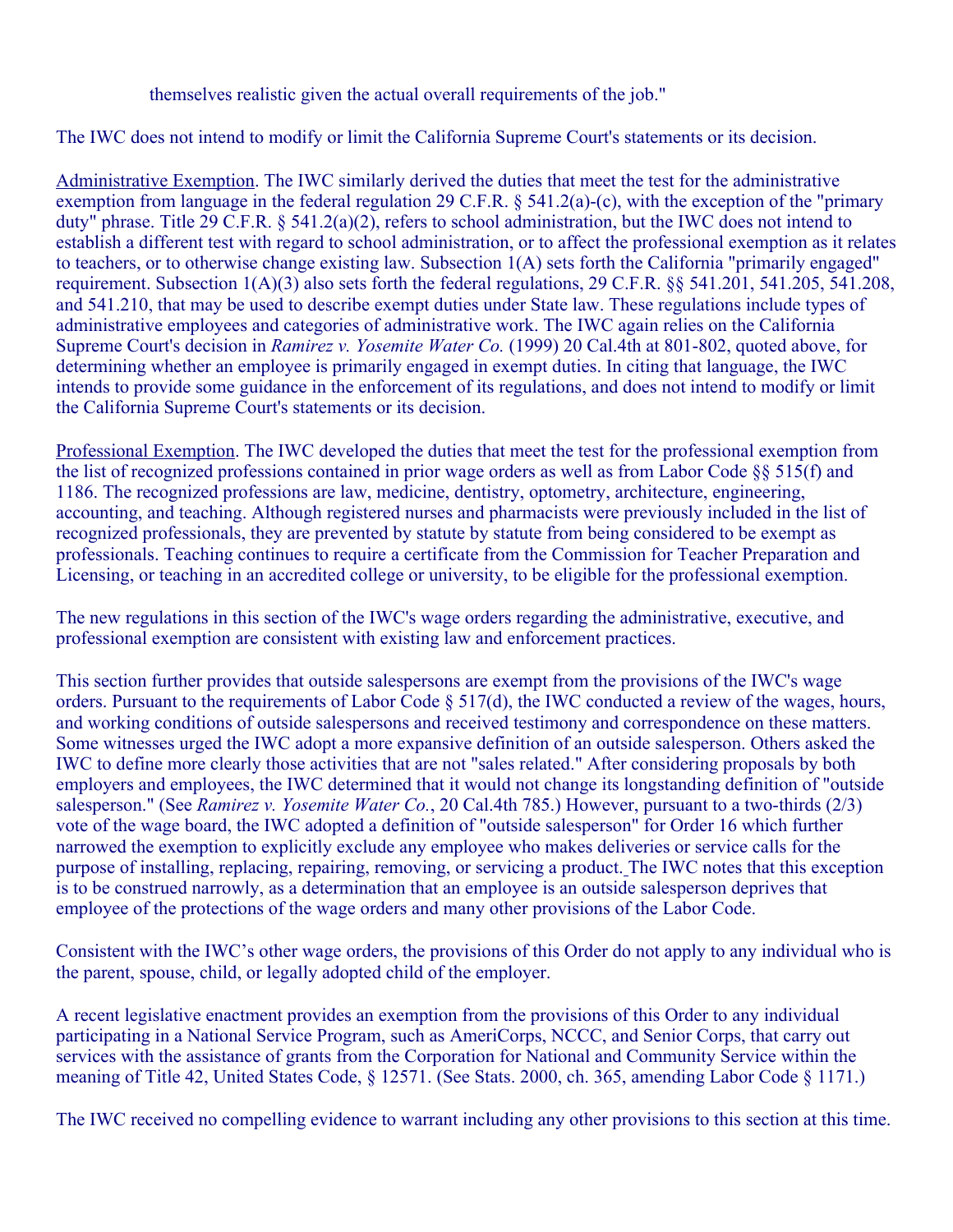## **2. DEFINITIONS**

Consistent with its other orders the IWC included definitions for the following terms: "Commission", "Division", "Alternative Workweek Schedule", "Emergency", "Employee", "Employer", "Employ", "Hours Worked", "Minor", "Outside Salesperson", "Primarily", "Split Shift", "Wages", "Workday or day", and "Workweek or week". As noted above, the definition of "Outside Salesperson" was modified to limit its applicability.

Pursuant to a two-thirds (2/3) vote of the wage board, the term "employer" in Wage Order 16 includes persons or entities that "exercise control over wage, hours, and/or working conditions." This definition was specifically intended to include both temporary employment agencies and employers who contract with such agencies to obtain employees within the definition of "employer".

Pursuant to a two-thirds (2/3) vote of the wage board, the term "alternative workweek" in Wage Order 16 includes language which requires that any alternative workweek proposal must be made by an employer "who has control over wages, hours, and working conditions." This was meant to limit access to alternative workweek schedules to those employers who directly control wages, hours, and working conditions and to exclude employers, such as temporary employment agencies, who merely supply labor from instituting alternative workweeks. Similar language was added to Section 3(B)(1) and 3(B)(2).

Pursuant to a two-thirds (2/3) vote of the wage board, the term "split shift" was defined in Wage Order 16. However, the wage board also failed to recommend and the IWC did not adopt language that exists in other wage orders creating premium pay requirements for employees who are required to work split shifts. Therefore, this definition has no operative legal effect.

During public meetings and hearings regarding AB 60, the IWC received testimony from employee and employer groups requesting clarification regarding what was included in the definitions of a workday and a workweek. There was also confusion regarding the definition of an alternative workweek. The IWC adopted the following language into the Interim Wage Order - 2000 and Wage Orders 1-13, 15, and now Order 16: 1) "Workday" and "day" mean any consecutive 24-hour period beginning at the same time each calendar day; 2) "Workweek" and "week" mean any seven (7) consecutive days, starting with the same calendar day each week. "Workweek" is a fixed and regularly recurring period of 168 hours, seven (7) consecutive 24-hour periods; 3) An "Alternative workweek schedule" means any regularly scheduled workweek requiring an employee to work more than eight (8) hours in a 24-hour period. The definitions provided in this section for "workday" and "day," "workweek" and "week," and "alternative workweek schedule" are identical to the definitions provided in Labor Code § 500.

Pursuant to a two-thirds (2/3) vote of the wage board, the IWC included additional definitions for "Work Unit", which means all nonexempt employees of a single employer within a given craft who share a common work site, and may consist of an individual employee as long as the criteria for an identifiable work unit in this subsection is met, and "Regularly Scheduled Workweek", which means a schedule where the length of the shift and the number of days of work are predesignated pursuant to an alternative workweek schedule. "Shift " is defined in other wage orders as designated hours of work by an employee, with a designated beginning and quitting time.

"Shift" is defined in other wage orders as designated hours of work by an employee, with a designated beginning and quitting time. "The definitions recommended by the Wage Board by a two-thirds (2/3) vote and adopted by the IWC did not include a definition of "shift" as in the case of all other wage orders. This omission was apparently inadvertent and does not reflect an intention on the part of the IWC to adopt a different definition of "shift" than exists in all other wage orders. Therefore, in interpreting the meaning of the term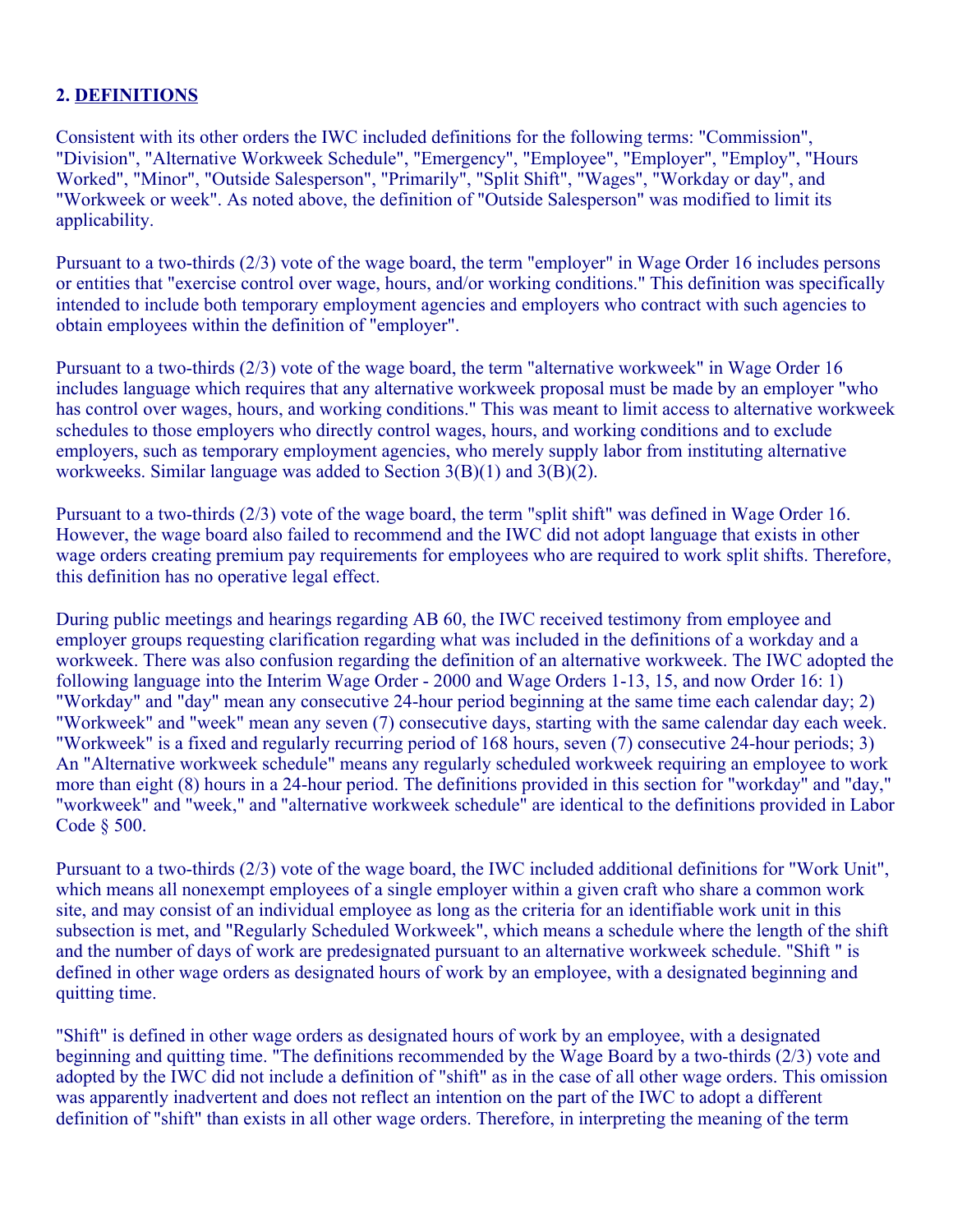"shift", it is appropriate to look to the definition as it appears in other wage orders for guidance.

The IWC received no compelling evidence to warrant including any other provisions to this section at this time.

# **3. HOURS AND DAYS OF WORK**

## DAILY OVERTIME - GENERAL PROVISIONS

This portion of Section 3 states the daily overtime provisions mandated by AB 60. This section clarifies that premium pay for the "seventh day of work in any one workweek" refers to the seventh consecutive day of work in a workweek. The IWC received testimony regarding the general provisions of overtime as mandated by AB 60. Both employers and employees testified that they were confused regarding the meaning of the "seventh day of work" in the calculation of premium pay. The time-and-a-half provision in Labor Code §510(a) refers to "seventh day of a workweek," but the double time provision refers to "seventh day of a workweek." This slight difference creates the confusion as to whether AB 60 requires double time pay for any work performed in excess of eight hours on the seventh day of the workweek, even if the employee has not worked on all seven days of that workweek. The IWC found that the purpose of the seventh day premium is to provide extra compensation to workers who are denied the opportunity to have a day off during the workweek. Following a literal interpretation of the double time provision would illogically reward someone who may only be scheduled to work one day, and that day fortuitously happens to be the seventh day of the employer's workweek. To clarify this matter, the IWC inserted the term "consecutive" to specify that an employee must work on all seven days in a designated workweek to receive overtime compensation for the seventh day of work in a workweek.

In determining overtime compensation for nonexempt full-time salaried employees, this section also restates Labor Code § 515 (d), which clarifies that the rate of 1/40th of the employee's weekly salary should be used in the computation.

## ALTERNATIVE WORKWEEKS SCHEDULES

This portion of section 3 provides the general guidelines for the adoption of employer proposed alternative workweek schedules provided by Labor Code § 511. Section 511 has specific provisions for adopting alternative workweek schedules and sets the standards for determining the overtime compensation for employees who adopt such schedules.

Generally, an employer does not violate the daily overtime provisions by properly instituting an alternative workweek schedule of up to ten (10) hours per day within a forty (40) hour workweek. Instead, once employees have properly adopted an alternative workweek schedule, an employer must pay one and one-half (1½) times the employees' regular rate of pay for all work performed in any workday beyond that alternative workweek of up to twelve (12) hours a day or beyond forty (40) hours per week, and double the employees' regular rate of pay for all work performed in excess of twelve (12) hours per day and any work in excess of eight (8) hours on those days worked beyond the adopted alternative workweek schedule. However, in no event can there be an alternative workweek in construction occupations that provides for more than eight (8) hours of work in a day on a public works contract in violation of Labor Code §§ 1810-1815.

Pursuant to a 2/3 (two-thirds) vote of the Wage Board, Order 16 also provides for an alternative workweek schedule of up to twelve (12) hours in a workday within a forty (40) hour workweek for employees working in offshore oil and gas production, drilling, and servicing occupations, as well as for employees working in onshore oil and gas separation occupations directly servicing offshore operations. The IWC received testimony and correspondence from employees, employers, and representatives in the drilling industry regarding alternative workweeks. Citing personal preference, family care, commuter traffic, transportation to and from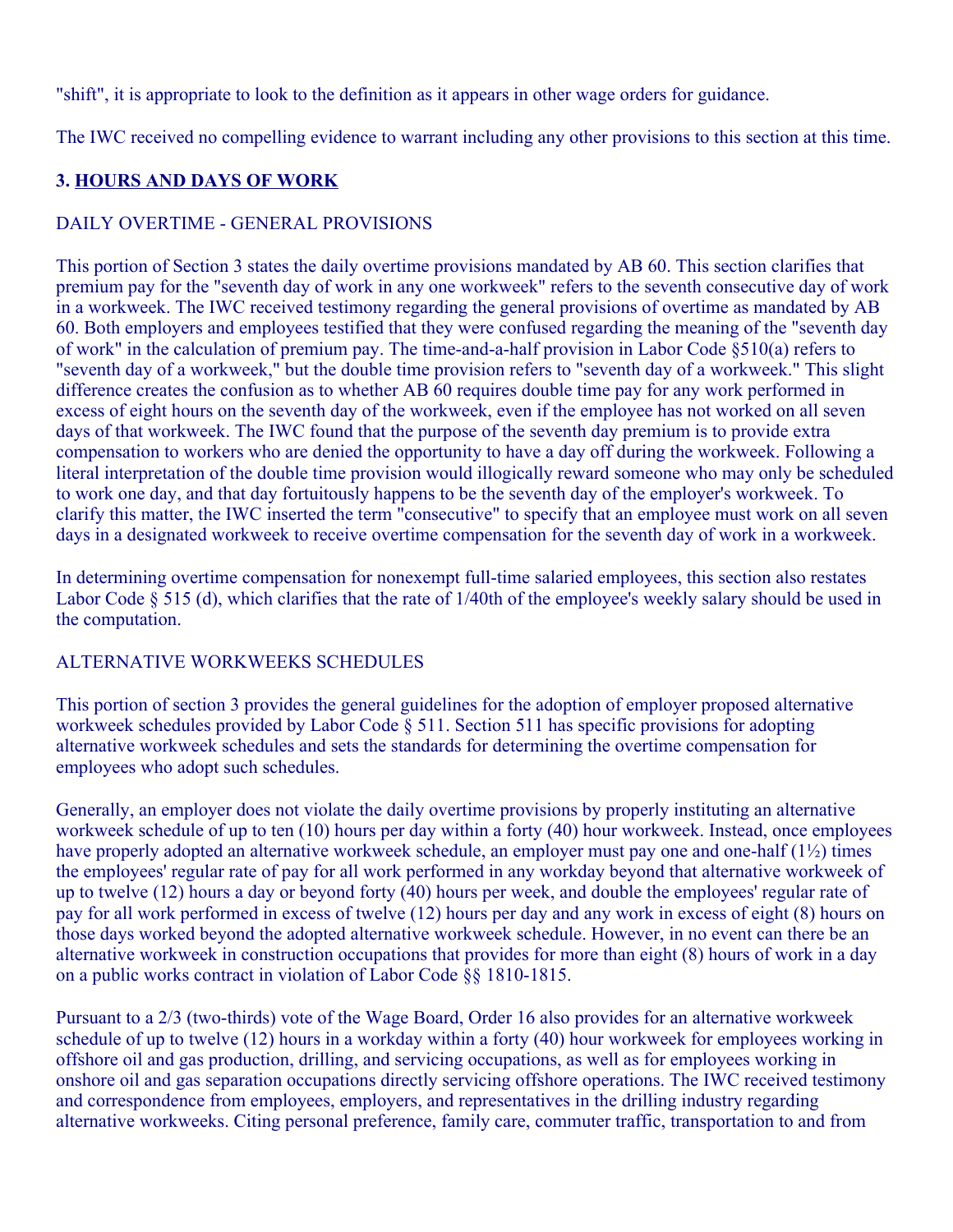offshore rigs, and mental and physical well-being, the vast majority of testimony urged the adoption of an alternative workweek permitting 12-hour days without the payment of overtime. Based on all the information it received and consistent with the two-thirds (2/3) vote of the wage board, the IWC determined that, given their unique working conditions, employees working in offshore oil and gas production, drilling, and servicing occupations, as well as for employees working in onshore oil and gas separation occupations directly servicing offshore operations should have the option to adopt alternative workweek schedules with work days of more than 10 but not exceeding 12 hours. The IWC notes that workers employed in occupations "directly servicing" offshore drilling facilities do not include employees working in oil refineries or other manufacturing facilities covered by other wage orders. Employees working pursuant to such an alternative workweek schedule are to be paid an overtime rate of compensation of no less than two (2) times their regular rate of pay in excess of the regularly scheduled hours established by the alternative workweek agreement, and for one and one-half  $(1\frac{1}{2})$ times their regular rate of pay for any work in excess of forty (40) hours per week. The other provisions of this section, including those governing elections, shall apply to these occupations.

The IWC further clarified that hours considered in the calculation of daily overtime pay are not counted in the determination of 40-hour workweek overtime compensation. Basically, there is no "pyramiding" of separate forms of overtime pay for the same hours worked. Once an hour worked is paid at the applicable daily overtime rate, that same hour cannot be used in the computation of forty hours for the purposes of weekly overtime pay.

After receiving testimony and correspondence from employees who sought predictability in work schedules, and employers who sought flexibility in work schedules, the IWC concluded that an employer proposal for an alternative workweek schedule must designate the number of days in the workweek and number of hours in the work shift. The employer does not need to specify the actual days to be worked within that workweek prior to the alternative workweek election. The phrase "regularly scheduled," as set forth in Labor Code § 511(a), means that the employer must schedule the actual work days and the starting and ending time of the shift in advance, providing the employees with reasonable notice of any changes, wherein said changes, if occasional, shall not result in a loss of the overtime exemption. However, Labor Code § 511(a) does not authorize an employer to create a system of "on-call" employment in which the days and hours of work are subject to continual changes, depriving employees of a predictable work schedule.

The IWC received several inquiries concerning flexibility for employees switching alternative workweek options after an election is held. The IWC concluded that upon the approval of the employer, an employee may move from one menu option to another. Additionally, the "menu of options" provisions provided in Labor Code § 511(a) provides that an employer may propose "a menu of work schedule options, from which each employee in the unit would be entitled to choose. Such choice may be subject to reasonable nondiscriminatory conditions, such as a seniority-based system or a system based on random selection for selection of limited alternative schedules, provided that any limitation imposed upon an employee's ability to choose an alternative schedule is approved as part of the 2/3 vote of the work unit. If the employer's business needs preclude allowing its employees to freely choose among work schedule options, the employer should not propose a menu of work schedule options. Instead, the employer may be able to propose more than one alternative workweek schedule by dividing the workforce into separate work units, and proposing a different alternative workweek schedule for each unit. This method would inform each employee of exactly which schedule would be adopted by the election. In order to provide flexibility in accommodating the personal needs of employees, the IWC further clarified that employers may grant employee requests to switch same-length shifts on an occasional basis.

Based on some of the testimony the IWC received regarding alternative workweek schedules, a question arose as to whether an employer who adopted an alternative workweek arrangement of no greater than ten (10) hours per day could lawfully require employees to work beyond those scheduled hours on a recurring basis with the payment of appropriate overtime compensation. Labor Code §511(a) provides that employees may elect to establish a "regularly scheduled alternative workweek" that authorizes work by the affected employees for no longer than 10 hours within a 40-hour workweek. However, Labor Code § 511(b) provides that an employee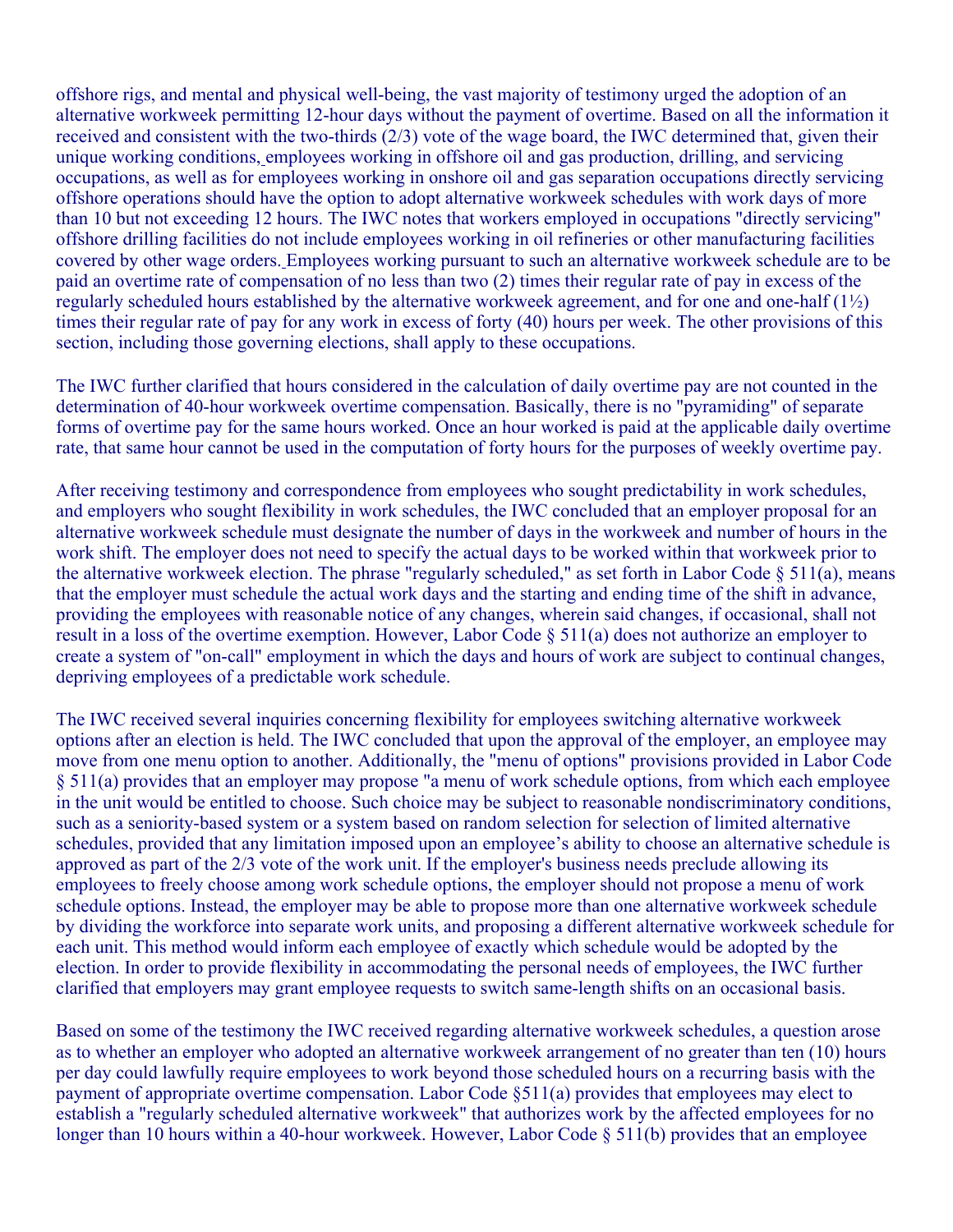working beyond the hours established by the alternative workweek agreement shall be entitled to overtime compensation. The IWC believes that, reading these two provisions of the Labor Code together, an employer who requires an employee to work beyond the number of hours established by the alternative workweek agreement, even if such overtime hours are worked on a recurring basis, does not violate the law if the appropriate overtime compensation is paid.

The IWC has received questions regarding how part-time employees working in employee units that have adopted alternative workweeks should be paid overtime. It is the IWC's continued intention that a part-time employee be paid overtime in the same manner as other employees in the work unit. Thus if the employee work unit has adopted an alternative work week schedule of four ten-hour days, a part-time employee working two ten-hour days would not be paid overtime after eight hours; rather, overtime would be paid after working the ten-hour daily shift.

This section echoes Labor Code §511(c), which prohibits employers from reducing an employee's regular rate of hourly pay as the result of the adoption, repeal, or nullification of an alternative workweek schedule. Labor Code  $\S511(c)$  only applies to reductions in the regular rate of pay that are instituted after January 1, 2000, the effective date of AB 60.

This section also reflects the requirements of Labor Code § 511(d) regarding the required reasonable accommodation of employees who are unable to work alternative workweek schedules that are established through election, the permissible accommodation of employees hired after the election who are unable to work the alternative workweek schedules established through election, and the required exploration of "any available reasonable alternative means" of accommodation of the religious belief of an affected employee that conflicts with the alternative workweek schedule established through election. In addition, this section states the requirements for the employer reporting of alternative workweek election results mandated by Labor Code §511 (e), as well as the provisions in Labor Code §554 concerning the accumulation of days of rest. The requirement of one day's rest in seven is mandated by Labor Code §§ 551 and 552.

## ELECTION PROCEDURES

Labor Code 517(a) directed the IWC to adopt regulations before July 1, 2000 regarding "the conduct of employee workweek elections, procedures for employees to petition for and obtain elections to repeal alternative workweek schedules, procedures for implementation of those schedules, conditions under which an adopted alternative workweek schedule can be repealed by the employer, employee disclosures, designations of work, and the processing of workweek election petitions." In accordance with this mandate, this section also lays out the election procedures for the adoption and repeal of alternative workweek schedules. Labor Code § 511(e) requires employers to report the results of any election to the Division of Labor Statistics and Research.

Based on testimony it received during public meetings and hearings, as well as its consideration of proposals of election procedures that were submitted, the IWC determined its wage orders should have more extensive procedures and safeguards than included in the Interim Wage Order - 2000. The language adopted reiterates the two-thirds (2/3) vote before the performance of work and secret ballot election requirements found in Labor Code § 511(a).

However, the adopted language also sets up employee disclosure guidelines and mandates that an employer must provide disclosure in a non-English language if at least five (5) percent of the affected employees primarily speak that non-English language. Written disclosure and at least one meeting must be held at least fourteen (14) days prior to the secret ballot vote. This 14-day notice provision was previously applicable only to the health care industry. Failure to abide by these employee disclosure requirements will render the election null and void.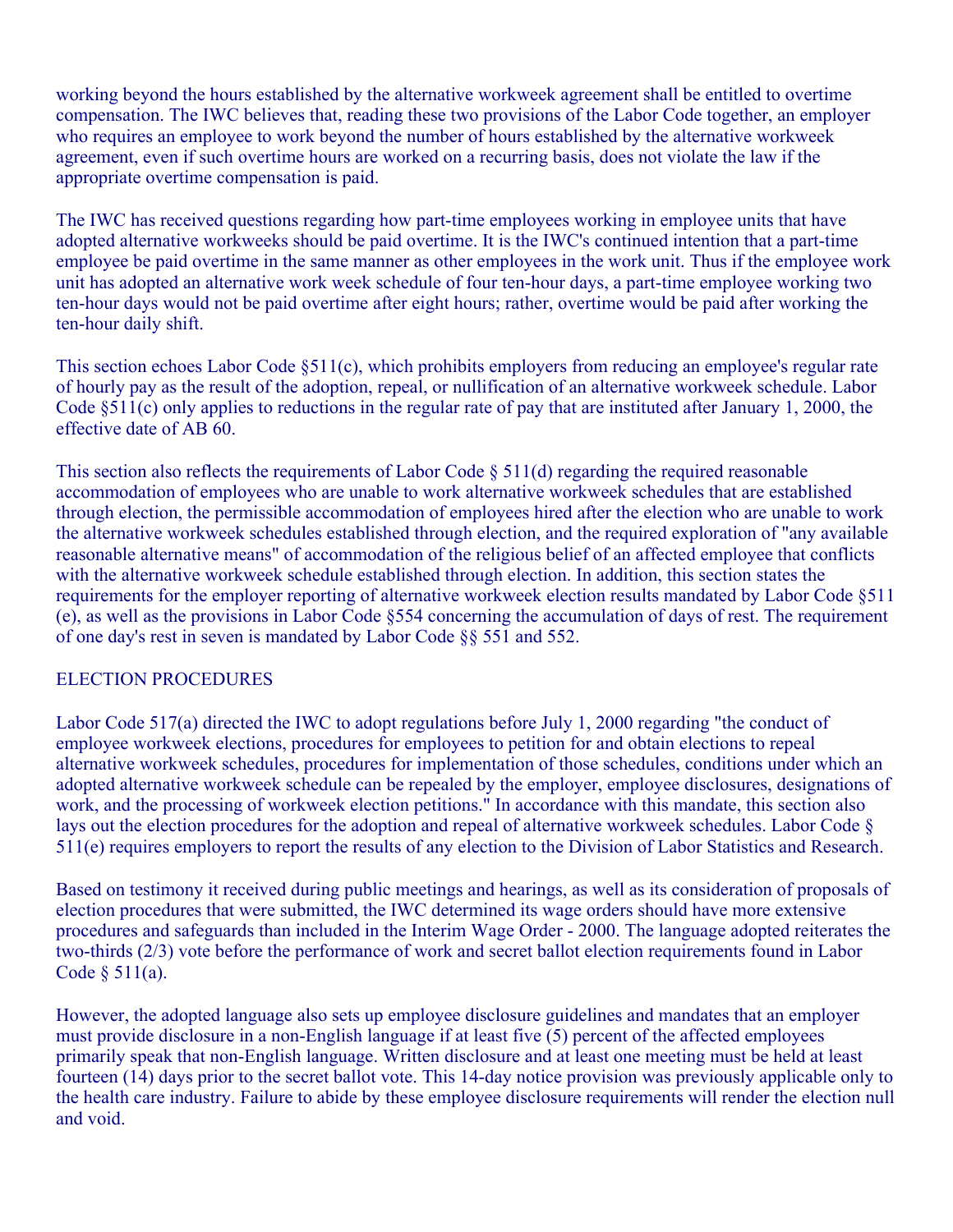In addition, Wage Order election procedures require employers to hold elections at the work site of the affected employees, specify that employers must bear any election costs, and authorizes the Labor Commissioner to investigate employee complaints. Following an investigation, an employer may be required to select a neutral third party to conduct the election. In order to provide additional protection for employees, the IWC added language that prohibits employers from intimidating or coercing employees to vote either in support of or in opposition to a proposed alternative workweek. Also, employees cannot be discharged or discriminated against for expressing opinions about elections or for voting to adopt or repeal an alternative workweek agreement.

Following the repeal of an alternative workweek schedule, the employer faces a sixty (60) day compliance deadline, but the Division of Labor Standards Enforcement (DLSE) may grant an extension upon showing of undue hardship. This provision merely restates preexisting language from Wage Orders 1 through 13.

The requirements that an election to repeal an alternative workweek agreement must be held within thirty (30) days of an employee petition and on the affected employees' work site fall under the IWC's Labor Code § 517 authority. The prerequisite of a six (6) month lapse after the adoption of an alternative workweek schedule before an election to repeal can be held is similar to preexisting language found in Wage Orders 1 through 13 requiring a (12) month lapse after the adoption of a alternative workweek schedule. However, employees and employers in the construction industry testified that crews at work sites can change often and that a work unit could have a 50% or more change in employees in a much shorter time period. In response to this information, the IWC reduced the time period and included a provision that if the number of employees that are employed for at least 30 days in the work unit that adopted an alternative workweek schedule increases by 50% above the number who voted to ratify the employer proposed alternative workweek schedule, the employer must conduct a new ratification election pursuant to the election procedures contained in this section.

The adopted language clarifies that the report on election results is a public document, and further specifies the content required for each report. The language also provides for a thirty (30) day grace period before employees are required to work any new alternative workweek schedules adopted through election.

## OTHER PROVISIONS

Make up Time: This section implements the make up time provisions mandated by Labor Code §513. The statute provides that an employer must approve the written request of an employee on each occasion the employee would like to perform make up time in the same workweek. In the interest of employer and employee convenience, the IWC decided to allow any employee who knows in advance that he or she will be requesting make up over a succession of weeks to request make up work time for up to four weeks in advance.

Collective Bargaining Agreements: This section updates the criteria for the collective bargaining agreement exemption in accordance with Labor Code § 514. Except for the requirement of one days rest in seven, the employees working under valid collective bargaining agreements are exempt from the above provisions if the agreement provides for the wages, hours of work, and working conditions of the employees, premium wage rates are designated for all overtime hours worked, and their regular hourly rate of pay is at least thirty (30) percent more than the state minimum wage.

The California Labor Federation submitted testimony that Labor Code §514 was intended to permit the parties to a collective bargaining agreement to define what constitutes "overtime hours" and to determine the rate of premium pay to be paid for all overtime hours worked. The Commission agrees that § 514 permits the parties to a collective bargaining agreement to establish alternative workweek agreements through the collective bargaining process provided certain conditions are met. Thus, so long as the collective bargaining agreement establishes regular and overtime hours within the work week, establishes premium pay for all such hours worked, and the regular rate of pay is more than (30) percent above the minimum wage, then the exemption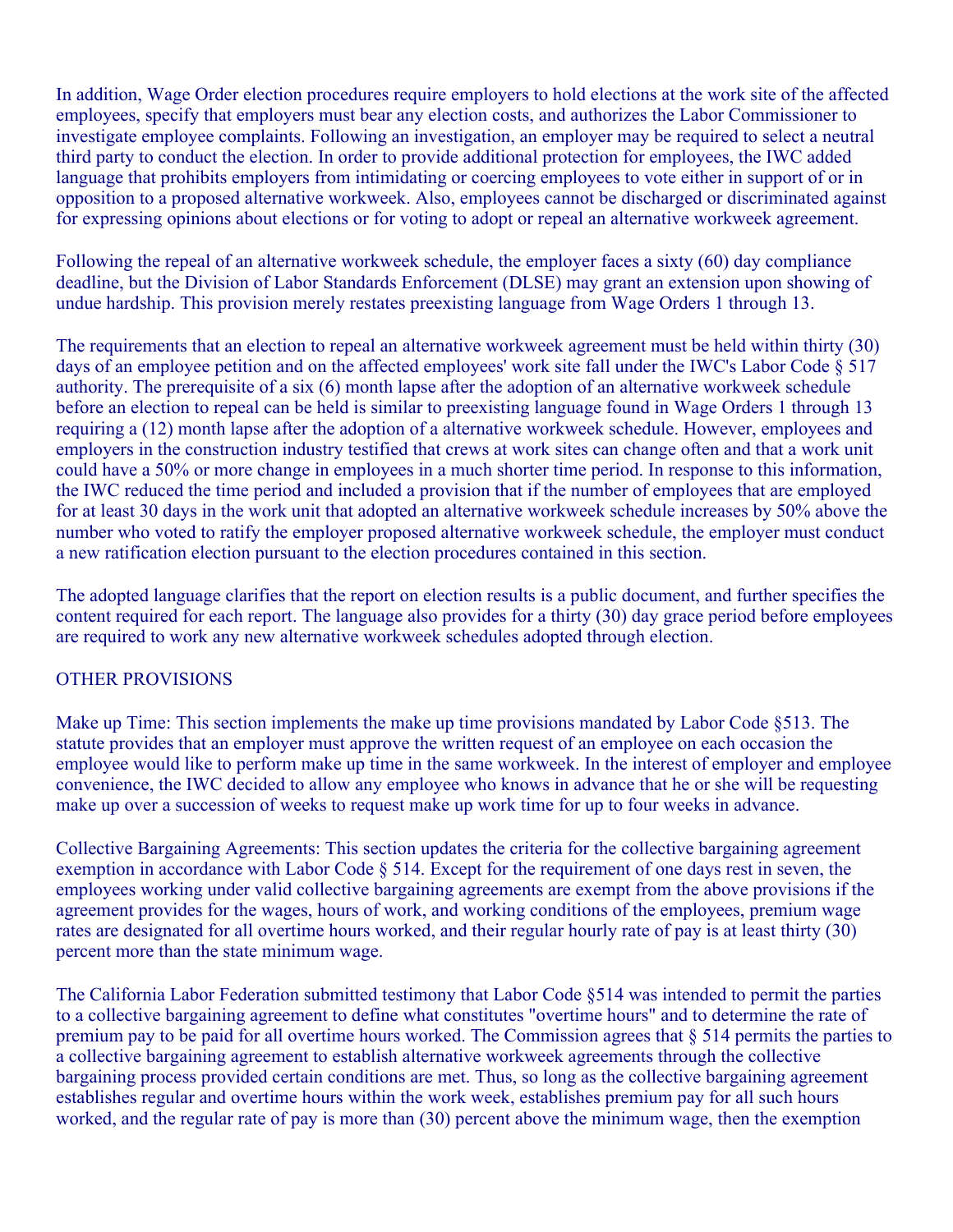established by Labor Code § 514 is applicable.

The IWC received no compelling evidence to warrant including any other provisions to Section 3, Hours and Days of Work, at this time.

## **4. MINIMUM WAGES**

The IWC was in the process of conducting its minimum wage review during the same time that it held meetings and hearings regarding this Wage Order. On October 23, 2000, the IWC, *inter alia*, adopted an increase to the minimum wage and to meal and lodging credits. The IWC proceeded according to its authority in the Labor Code and the Constitution of California, article 14, §1, and acted after holding investigative public hearings as required by Labor Code § 1178, considering the report of the Wage Board on the minimum wage selected pursuant to Labor Code § 1178.5, and subsequently holding public hearings according to the requirements of Labor Code § 1181. Effective January 1, 2001, every employer will be required to pay to each employee wages not less than six dollars and twenty-five cents **(\$6.25)** per hour for all hours worked, and effective January 1, 2001, and not less than six dollars and seventy-five cents **(\$6.75)** per hour for all hours worked.

## **5. REPORTING TIME PAY**

This section continues the reporting time pay provisions contained in the IWC's other wage orders, except that it adds compromise language proposed by employee and employer representatives for two additional provisions. The first provision is that all employer-mandated travel that occurs after the first location where the employee's presence is required by the employer shall be compensated at the employee's regular rate of pay or, if applicable, the premium rate that may be required by the provisions of Labor Code § 510 and Section 3, Hours and Days of Work, above. See *Morillion v. Royal Packing* [Morillion et. al v. Royal Packing Co., (2000) 22 Cal. 4<sup>th</sup> 575]. The second provision is that this section does not apply to any employee covered by a valid collective bargaining agreement unless the collective bargaining agreement expressly provides otherwise. As with the IWC's other orders, this section does not apply when: operations cannot commence or continue due to threats to employees or property; or when recommended by civil authorities; or public utilities fail to supply electricity, water, or gas, or there is a failure in the public utilities or sewer system; or the interruption of work is caused by an Act of God or other cause not within the employer's control.

## **6. RECORDS**

This provision requires every employer "who has control over the wages, hours, or working conditions" of employees to keep accurate personnel and payroll records in accordance with the Labor Code. This provision was intended to require both temporary employment agencies and employers who contract with temporary employment agencies to maintain such records. Moreover, it specifically incorporates the special payroll reporting requirements imposed on employers performing services on public works projects (Labor Code section 1776).

## **7. DEDUCTIONS FROM PAY**

This provision forbids an employer from deducting any money from an employee's wages unless such deductions are specifically allowed pursuant to Labor Code sections 220-226. It also prohibits an employer or agent of the employer from charging the employee for cashing a payroll check.

#### **8. UNIFORMS AND EQUIPMENT**

The IWC retained its longstanding policy of requiring employers to provide uniforms, tools and equipment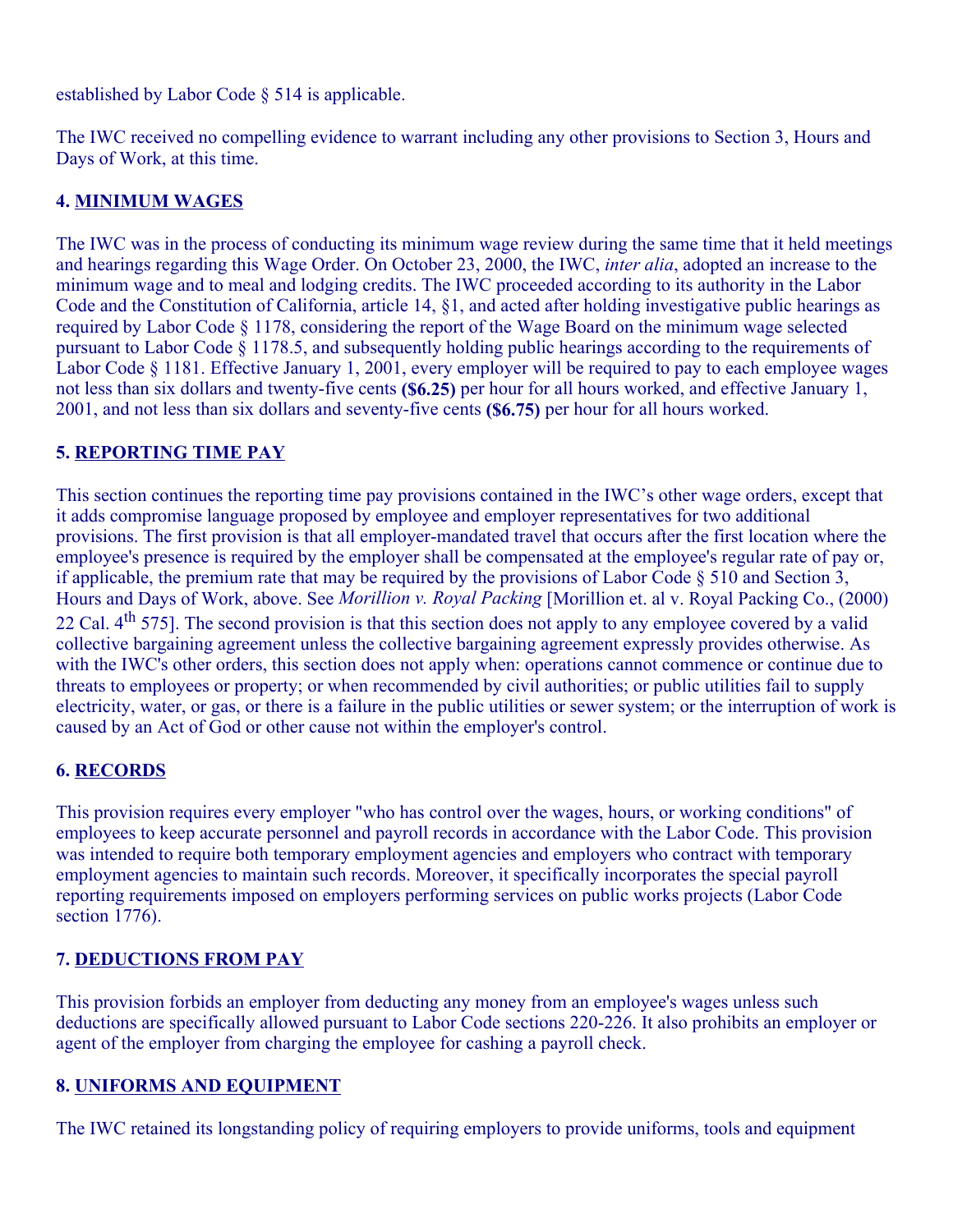necessary for the performance of a job. Subsection (B) permits an exception to the general rule by allowing an employee who earns more than twice the State minimum wage to be required to provide hand tools and equipment where such tools and equipment are customarily required in a trade or craft. This exception is quite narrow and is limited to hand (as opposed to power) tools and personal equipment, such as tool belts or tool boxes, that are needed by the employee to secure those hand tools. Moreover, such hand tools and equipment must be customarily required in a recognized trade or craft.

The language specifically references Labor Code section 2802, which mandates that the employer indemnify employees who are required to provide hand tools and equipment pursuant to Subsection B if those tools or equipment are damaged or lost in the course and scope of employment.

## **9. MEALS AND LODGING**

As discussed above in Section 4, Minimum Wage, the IWC was in the process of conducting its minimum wage review during the same time that it held meetings and hearings regarding this Wage Order. On October 23, 2000, the IWC, *inter alia*, adopted a proportional increase in meal and lodging credits to the minimum wage.

## **10. MEAL PERIODS**

This Wage Order continues the requirement of a meal period for an employee working for a period of more than five (5) hours, and provides for a second meal period in accordance with Labor Code §512(a). Senate Bill 88, Stats. 2000, chapter 492, added subsection (b) to Labor Code  $\S 512$ , which provides that, notwithstanding subsection (a), the IWC may adopt a working condition order that allows a meal period to begin after six hours of work if it determines that the order is consistent with the health and welfare of the affected employees. The IWC made no such a determination with regard to Wage Order 16. Any employee who works more than six hours in a workday must receive a 30-minute meal period. If an employee works more than five hours but less than six hours in a day, the meal period may be waived by the mutual consent of the employer and employee.

During its AB 60 review, the IWC received several comments concerning the potential prohibition of on-duty meal periods. Under the current IWC wage orders, an "on-duty meal period" is permitted only when (1) the nature of the work prevents the employee from being relieved of all duty, and (2) the employee and employer have entered into a written agreement permitting an on-duty meal period. An employee must be paid for the entire on-duty meal period since it is considered time worked.

Notwithstanding other provisions regarding meal periods, the IWC adopted proposed language prepared for its consideration by employee and employer representatives. This language provides that in all places of employment the employer shall provide an adequate supply of potable water, soap, or other suitable cleansing agent and single use towels for hand washing. Also, with the exception of the hand washing requirements and the penalty discussed below, the IWC adopted proposed language providing that the provisions of this section do not apply to any employee covered by a valid collective bargaining agreement if the agreement expressly provides for the wages, hours of work, and working conditions of the employees, and if the agreement provides premium wage rates for all overtime hours worked and a regular hourly rate of pay for those employees of not less than thirty (30) percent more than the state minimum wage.

During its review of its wage orders and of various industries pursuant to the provisions of AB 60, the IWC heard testimony and received correspondence regarding the lack of employer compliance with the meal and rest period requirements of its wage orders. The IWC therefore added a provision to this section that requires an employer to pay an employee one additional hour of pay at the employee's regular rate of pay for each work day that a meal period is not provided. An employer shall not count the additional hour of pay as "hours worked" for purposes of calculating overtime pay. The IWC adopted language for Order 16 that provides that this penalty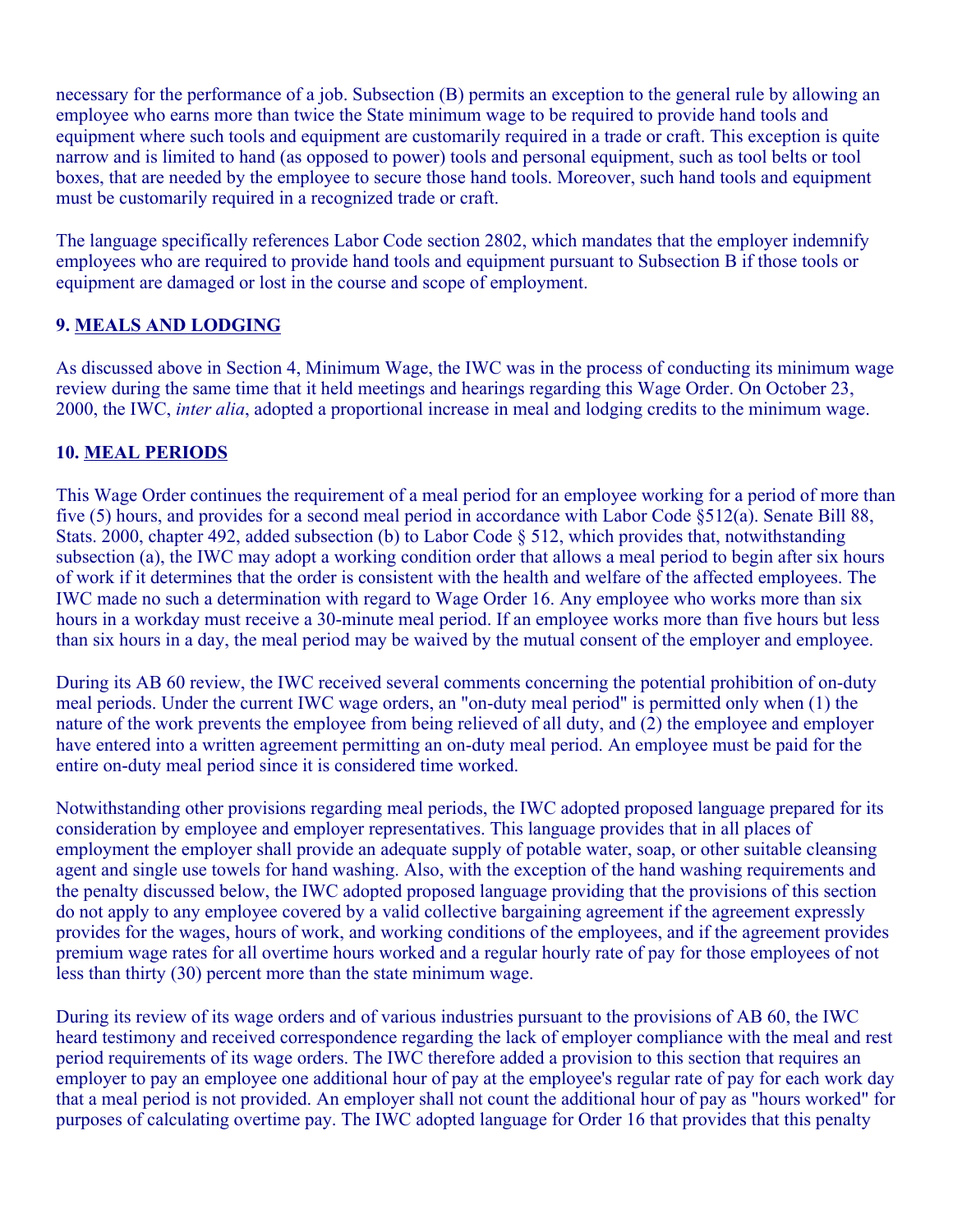does not apply in cases where a valid collective bargaining agreement provides a final and binding mechanism for resolving disputes regarding enforcement of the meal period provisions.

# **11. REST PERIODS**

Pursuant to Labor Code § 5116, the IWC adopted rest period language that requires every employer to authorize and permit all employees to take rest periods, which insofar as practicable, shall be in the middle of each work period. The authorized rest period time is based on the total hours worked daily at the rate of ten (10) minutes net rest time for every four (4) hours worked, or major fraction thereof, and is to be taken at employer designated areas, which may include or be limited to the employees immediate work area.

The IWC also adopted proposed language prepared for its consideration by employee and employer representatives with regard to rest periods. This language provides that employers may stagger rest periods to avoid interruption in the flow of work and to maintain continuous operations, or schedule rest periods to coincide with breaks in the flow of work that occur in the course of the workday. Employers need not authorize rest periods in limited circumstances when the disruption of continuous operations would jeopardize the product or process of the work. However, employers must make-up the missed rest period within the same work day or compensate the employee for the missed ten (10) minutes of rest time at his or her regular rate of pay within the same pay period. Also, rest period need not be authorized for employees whose total daily work time is less than three and one-half  $(3 \frac{1}{2})$  hours, and authorized rest period time must be counted as hours worked for which there can be no deduction from wages. In addition, The provisions of this section are not applicable to any employee covered by a valid collective bargaining agreement if the collective bargaining agreement provides equivalent protection.

As discussed above in Section 10, Meal Periods, the IWC heard testimony and received correspondence regarding the lack of employer compliance with the meal and rest period requirements of its wage orders. The IWC therefore added a provision to this section that requires an employer to pay an employee one additional hour of pay at the employee's regular rate of pay for each work day that a rest period is not provided. An employer shall not count the additional hour of pay as "hours worked" for purposes of calculating overtime pay.

The IWC adopted language for Order 16 that provides that this penalty does not apply in cases where a valid collective bargaining agreement provides a final and binding mechanism for resolving disputes regarding enforcement of the rest period provisions.

# **12. SEATS**

This provision slightly modifies the language adopted in other wage orders governing seats by limiting its applicability to situations where seats are provided "consistent with industry-wide standards" and to provide that this requirement shall not exceed regulations promulgated by the Occupational Safety and Health Standards Board. The IWC agrees with testimony by both employer and employee representatives that that a requirement that the employer provide seats is not applicable in many on-site construction, logging, and mining occupations which are performed in outdoor environments.

# **13. TEMPERATURE**

This provision slightly modifies the language adopted in other wage orders governing temperature by limiting its application to interior workplaces where control of temperature is consistent with industry-wide standards. It also provides that this requirement shall not exceed regulations promulgated by the Occupational Safety and